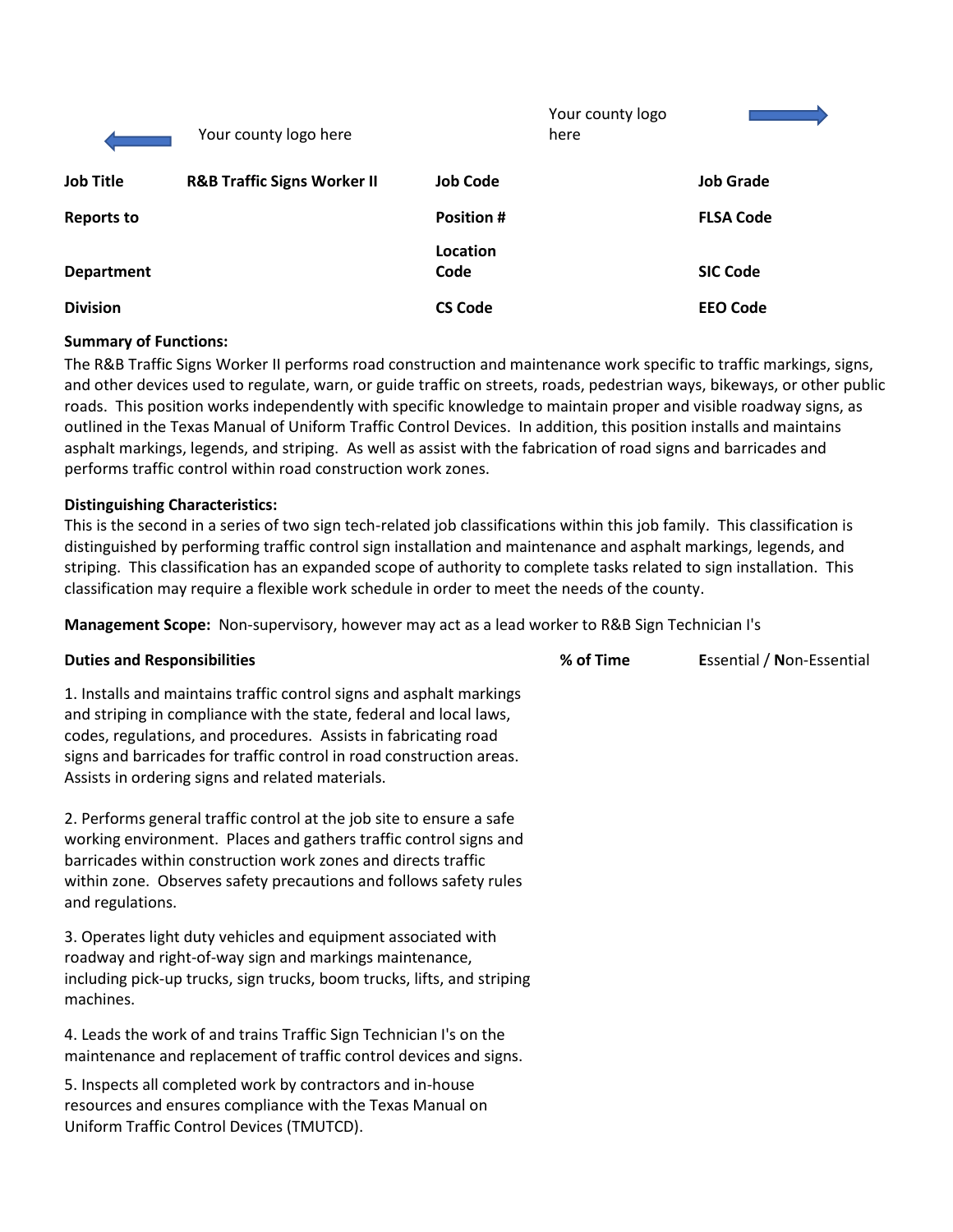6. Assists in the development and field implementation of traffic control plans. Inspects traffic control setups by driving them to ensure proper traffic flow and compliance with the TMUTCD.

7. Establishes schedule, conducts and documents retroreflectivity of signs throughout county and makes recommendations on signs needing to be replaced.

8. Establishes schedule, conducts, and documents asphalt striping applications to roadways, crosswalks, school, and railroad crossings.

9. Creates a high-quality work culture through participation in and emphasis on training and mentoring to develop leadership, management, and technical skills in self and all employees, including safety related training and skills.

10. Performs other job-related duties as assigned.

# **Minimum Qualifications**

# Education, Experience and Training:

High School diploma or GED **AND** three (3) years of related increasingly responsible sign maintenance and fabrication work experience;

## **OR**,

Any combination of education and experience that has been achieved and is equivalent to the stated education and experience and required knowledge, skills, and abilities sufficient to successfully perform the duties and responsibilities of this job.

## Licenses, Registrations, Certifications, or Special Requirements:

Valid Texas Commercial Driver's License (Class A or B CDL) Work Zone Flagger certification

# Preferred:

Tank Vehicle (N) endorsement.

Class A Texas Commercial Driver's License.

Work Zone Flagger Training certificate and/or Work Zone Traffic Control Instruction certificate or related type certificate.

# **Knowledge, Skills & Abilities:**

## **Knowledge of:**

- \* Considerable knowledge of the Texas Manual on Uniform Traffic Control Devices (TMUTCD) guidelines.
- \* Knowledge of basic electrical and mechanical operations.
- \* Considerable knowledge in the proper implementation and maintenance of Traffic Control plans as outlined in the Texas Manual of Uniform Traffic Control Devices.
- \* Computer equipment to include word processing, spreadsheets, databases, and a variety of software packages.
- \* County and Department's Employee Policy and Procedures rules and regulations.
- \* Industry standards associated with recording activity and report preparation.
- \* Applying proper and applicable safety practices, procedures, and regulations.